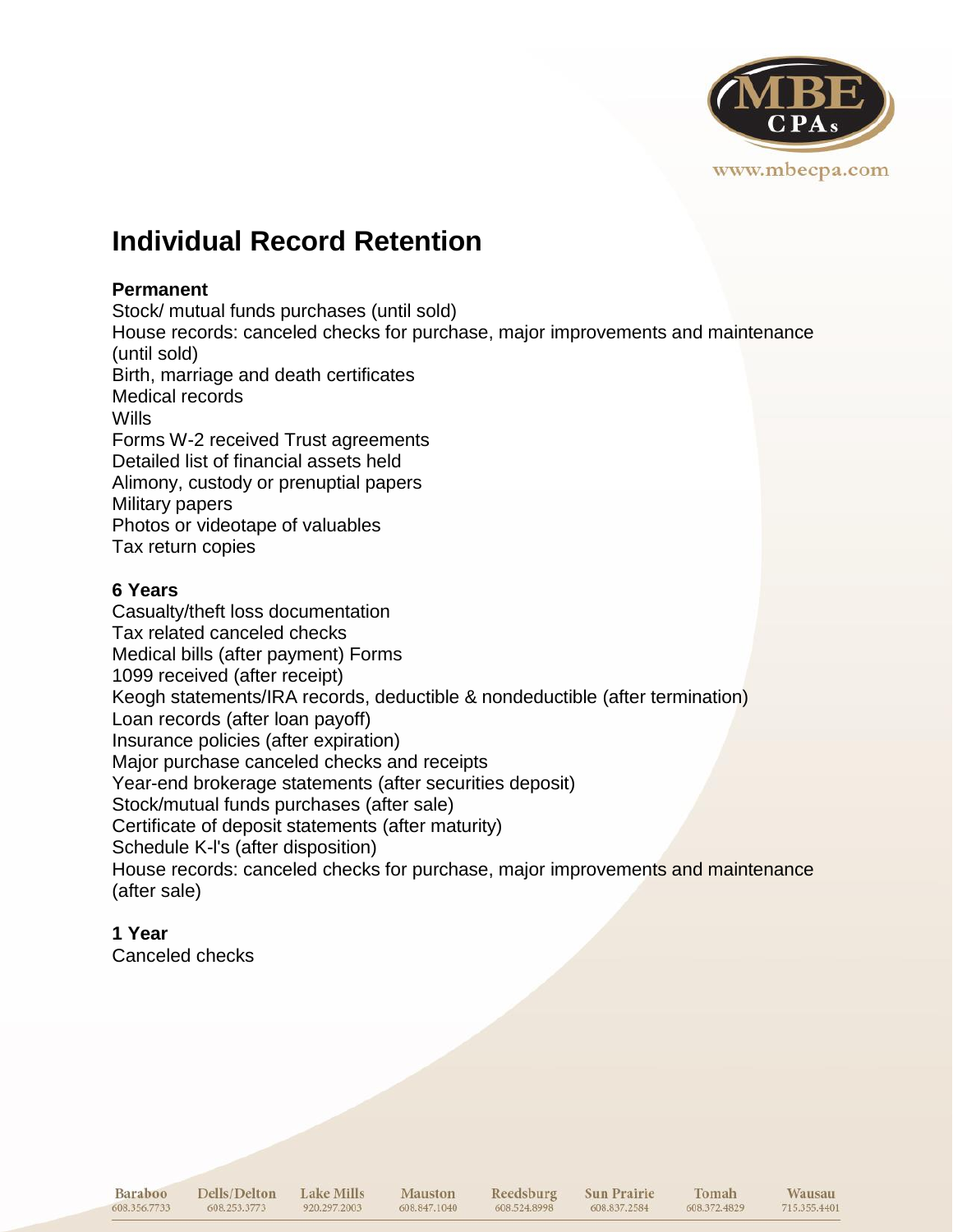

# **Business Records Retention**

Accounts payable 7 years Accounts receivable 7 years Audit Reports Permanent Chart of accounts Permanent Depreciation schedules Permanent Expense records 7 years Financial statements (annual) Permanent Fixed asset purchases Permanent General Ledger Permanent Inventory records 7 years Loan payment schedules 7 years Purchase orders (1 copy) 7 years Sales records 7 years Tax returns Permanent

#### **Bank Records**

Bank reconciliations 2 years Bank statements 7 years Canceled checks 7 years Electronic payment records 7 years

### **Corporate Records**

1.) Permanent for LIFO system 2.) Permanent for real estate purchases 3.) Check with your agent. Liability for prior years can vary. 4.) Or statute of limitations for employee lawsuits. Board minutes Permanent Bylaws Permanent Business licenses Permanent Contracts - major Permanent Contracts - minor Life + 4 years Insurance policies Life + 3 years Leases/mortgages Permanent Patents/trademarks Permanent Shareholder records Permanent Stock registers Permanent Stock transactions Permanent

**Baraboo** 608.356.7733 Dells/Delton Lake Mills 608.253.3773 920.297.2003

Mauston 608.847.1040

Reedsburg 608.524.8998

**Sun Prairie** 608.837.2584

Tomah 608.372.4829

**Wausau** 715.355.4401